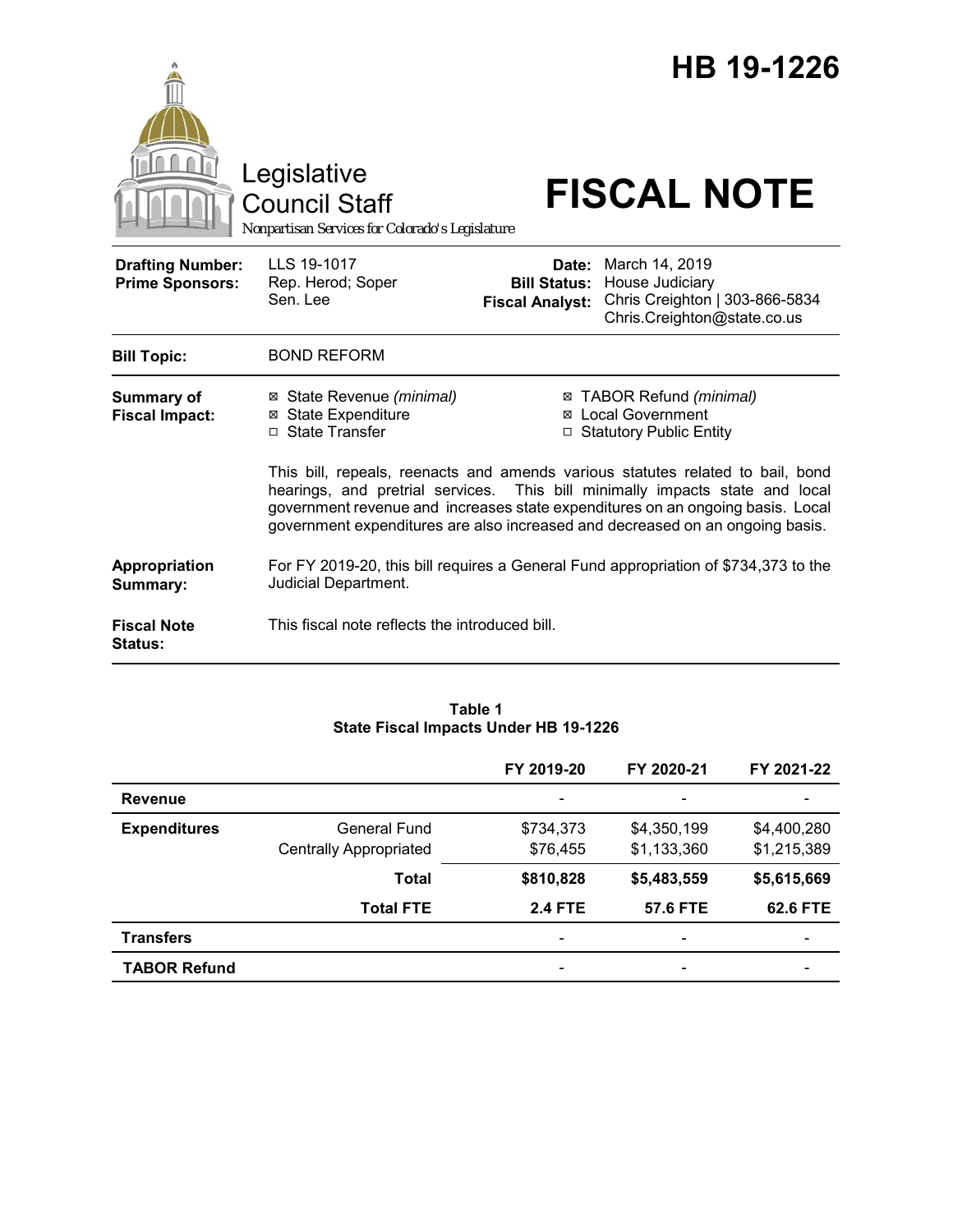## **Summary of Legislation**

This bill repeals and reenacts and amends various statutes related to bail, bond hearings, and pretrial services as discussed below.

**Bailable offenses.** Under current law, offenders charged with certain offenses are deemed to be a significant risk to the public and may not be released on bail. This bill removes possession of a weapon by a previous offender and sexual assault from the list of crimes that are not bailable.

**Judicial district pretrial services.** By March 31, 2020, this bill requires each judicial district to develop:

- a pretrial release screening process to assess each arrested offender as soon as possible and no later than 24 hours after admission to a detention center;
- an administrative order of the chief judge of the judicial district that specifies written criteria allowing for the immediate pretrial release of certain persons detained on a summons or unsecured personal recognizance bond without monetary conditions and without an initial pretrial hearing.

The Office of the State Court Administrator must develop statewide standards and guidelines for pretrial release screening and release criteria. The standards and guidelines must be developed in conjunction with nationally relevant research and best practice models. Each Chief Judge of a judicial district must designate a person, agency, or program for each detention facility in the district to conduct pretrial screening, and must identify a bonding and release commissioner who is authorized to release defendants without monetary bond conditions.

**Bond hearing representation.** Under current law, all offenders have a right to be represented by an attorney at an initial bond hearing and must be advised of the possible charges, penalties, and his or her rights. This bill specifies that the court must notify the public defender of each person in custody before the initial hearing and allow for sufficient time to prepare a individualized argument for the release of the offender with appropriate conditions.

**Bond hearing considerations.** The least restrictive bond conditions that do not include monetary requirements must be used for any offenders not released through the pretrial screening process. The bill specifies considerations that must be made by the court in setting bond for the offender and the types of bonds that may be used. The court must order the commencement of the criminal proceedings within three days of the initial hearing, excluding weekends and holidays, unless good cause is shown for additional time or the parties to the case agree to additional time. A defendant in custody has scheduling preference over other court matters. This bill specifies procedures for how a defendant, prosecuting attorney, or bonding commissioner can ask for a review and modification of a bond.

**County pretrial services.** Under current law, counties are encouraged, but not required, to establish pretrial services programs. This bill requires all counties, and city and counties to establish pretrial services by July 1, 2020. Under the bill, a community advisory board consisting of a local law enforcement, district attorney, public defender, and citizen representative must be established in each judicial district to create a plan for the pretrial services program. The Chief Judge of a district must approve of the pretrial services plan before it is established. Such programs may be administered by the county or through a contract with a private nonprofit or for-profit entity or an intergovernmental agreement. Class C or D counties may request that the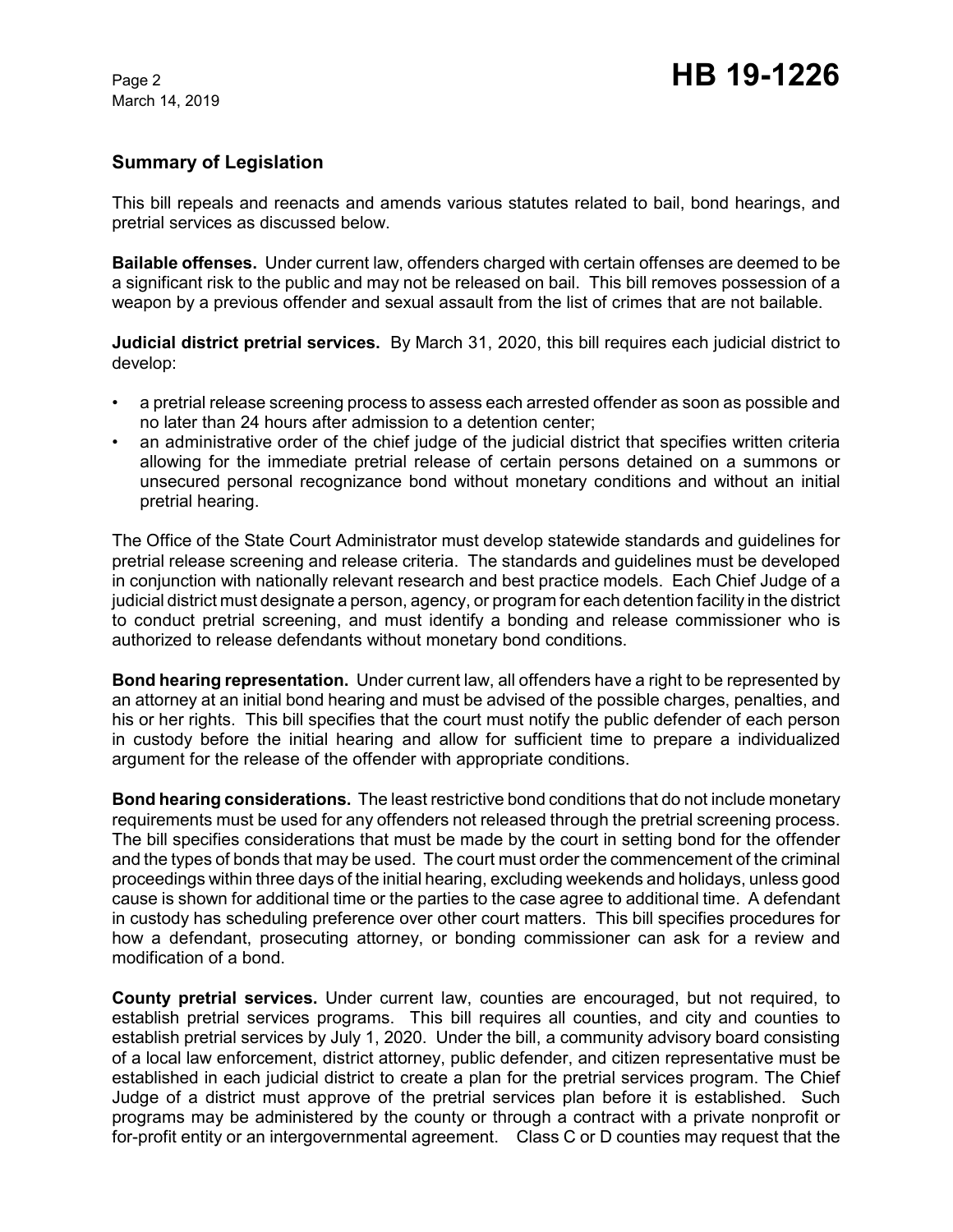state Judicial Department provide pretrial services in that county. Minimum standards and reporting requirements for each pretrial services program are specified in the bill and are consistent with those under current law.

The Pretrial Services Cash Fund is created for the purpose of operating or assisting in the operation of a county pretrial service program. This includes, but is not limited to, supervision services, contract services, treatment services, and program development. The fund consists of any money appropriated by the General Assembly and the State Court Administrator is authorized to accept gifts, grants, and donations from any public or private donor. The state court administrator must create an annual funding formula to distribute funds from this cash fund to counties that request pretrial services. Counties without pretrial services are to be given priority.

#### **State Revenue**

Beginning in the current FY 2018-19, this bill impacts state cash fund revenue from bond forfeitures, traffic warrant fees, and gifts, grants, and donations. Overall, a minimal revenue decrease is expected. Bond forfeitures and traffic warrant fees are subject to TABOR; however, gifts, grants, and donations are not.

**Bond forfeitures.** To the extent that more defendants are released on a non-monetary bond, this bill decreases bond forfeiture revenue. From 2015 to 2017 there were an average of 965 bond forfeitures per year which resulted in the collection of an average of \$306,786 in total cash fund revenue from these forfeitures. This decrease is assumed to be minimal.

**Traffic warrant fee.** Under current law, a \$30 outstanding judgement warrant fee is assessed for the failure to appear in court in traffic cases. To the extent that non-monetary bonds are issued for traffic offenses, this bill could result in an increase in the number of instances where a defendant fails to appear on a traffic case and will thus increase traffic warrant fee revenue. A high level of compliance is assumed for any non-monetary bonds issued on traffic offenses; therefore, this increase is assumed to be minimal.

**Gifts, grants, and donations.** This bill authorizes the collection of gifts, grants, and donations which will increase state cash fund revenue. As of this writing, no source of gifts, grants, and donations have been identified.

### **State Expenditures**

This bill increases Judicial Department expenditures by \$810,828 and 2.4 FTE in FY 2019-20, \$5,483,559 and 57.6 FTE in FY 2020-21, and \$5,615,669 and 62.6 FTE in FY 2021-22 and thereafter.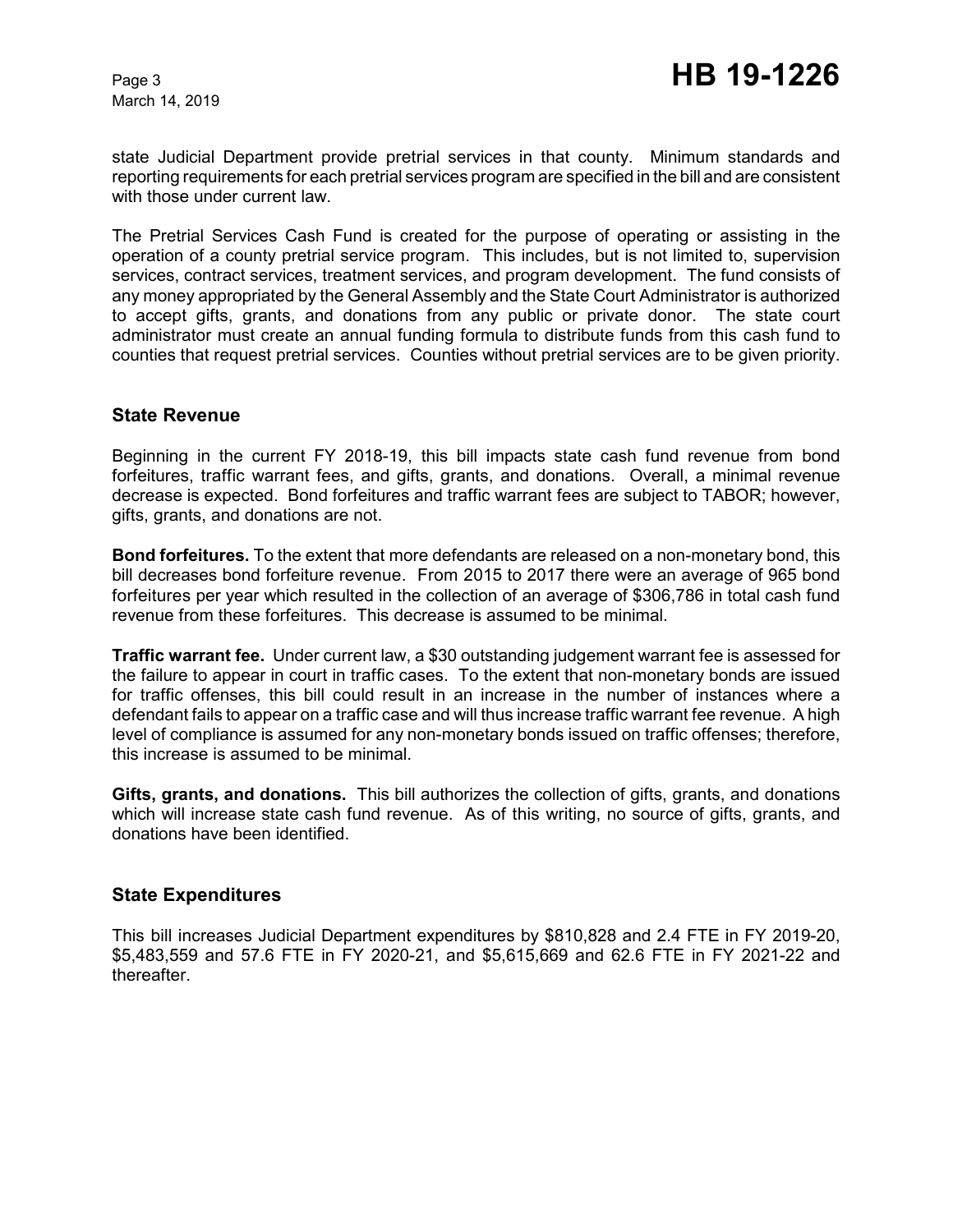|                                                    | FY 2019-20     | FY 2020-21  | FY 2021-22  |
|----------------------------------------------------|----------------|-------------|-------------|
| <b>Judiciary Department</b>                        |                |             |             |
| <b>Personal Services</b>                           | \$182,114      | \$3,853,549 | \$4,185,810 |
| <b>Operating Expenses and Capital Outlay Costs</b> | \$16,579       | \$341,650   | \$59,470    |
| Software and Computer Programming                  | \$535,680      | \$155,000   | \$155,000   |
| Centrally Appropriated Costs*                      | \$76,455       | \$1,133,360 | \$1,215,389 |
| <b>Total Cost</b>                                  | \$810,828      | \$5,483,559 | \$5,615,669 |
| <b>Total FTE</b>                                   | <b>2.4 FTE</b> | 57.6 FTE    | 62.6 FTE    |

**Table 2 Expenditures Under SB 19-1226**

 *\* Centrally appropriated costs are not included in the bill's appropriation.*

**State Court Administrator's Office.** The Judicial Department requires 2.6 FTE to develop and administer statewide pretrial service program standards and guidelines. This staff will also develop and administer a county pretrial service funding model and enter into agreements with class C and D counties for the provision of such services. This assumes 5,464 hours are needed per year for pretrial service program development, administration and evaluation, which also includes statewide training, providing assistance to all judicial districts and counties, collecting and reviewing data, and report creation. Costs in FY 2019-20 include standard operating and capital outlay and are prorated for the General Fund paydate shift.

**County pretrial services.** This bill increases Judicial Department costs to provide pretrial services to class C and D counties that request such services. Currently, 37 counties are classified as class C counties and 10 are classified as class D counties. It is unknown how many of these counties will request pretrial services through the Judicial Department; however, because a majority of these counties are rural, it is assumed that the majority, if not all, will request such services. This would require an estimated 60 FTE for probation officers to provide supervision to defendants released on bond through the pretrial service program, based on an analysis of existing pretrial service programs. This assumes 22 percent of defendants released on bond will require pretrial supervision and that each probation officer can supervise 73 offenders. Additional FTE may be needed for supervisory and support staff and it is assumed that the Judicial Department will request an increase in appropriations through the annual budget process, if needed, after requests for county pretrial services are received and the full impact of providing such services is identified. Costs in FY 2020-21 include standard operating and capital outlay and are prorated for the General Fund paydate shift.

**Computer programming.** The Judicial Department requires \$535,680 in FY 2019-20 for a pretrial screening tool. This estimate assumes the department will issue an RFP and will need \$400,000 in one-time setup costs and \$135,680 for 1,280 hours of computer programing at a cost of \$106 per hours for system integration and support. Ongoing annual costs of \$155,000 are estimated for software leasing, maintenance, and hosting fees is needed beginning in FY 2020-21.

**Trial court workload.** Trial court workload may both increase and decrease under this bill. To the extent that more offenders are released on bond prior to an initial hearing, workload will decrease. However, by adding additional criteria that must be considered when making bonding decisions, workload is increased. Workload will also increase if more offenders fail to appear in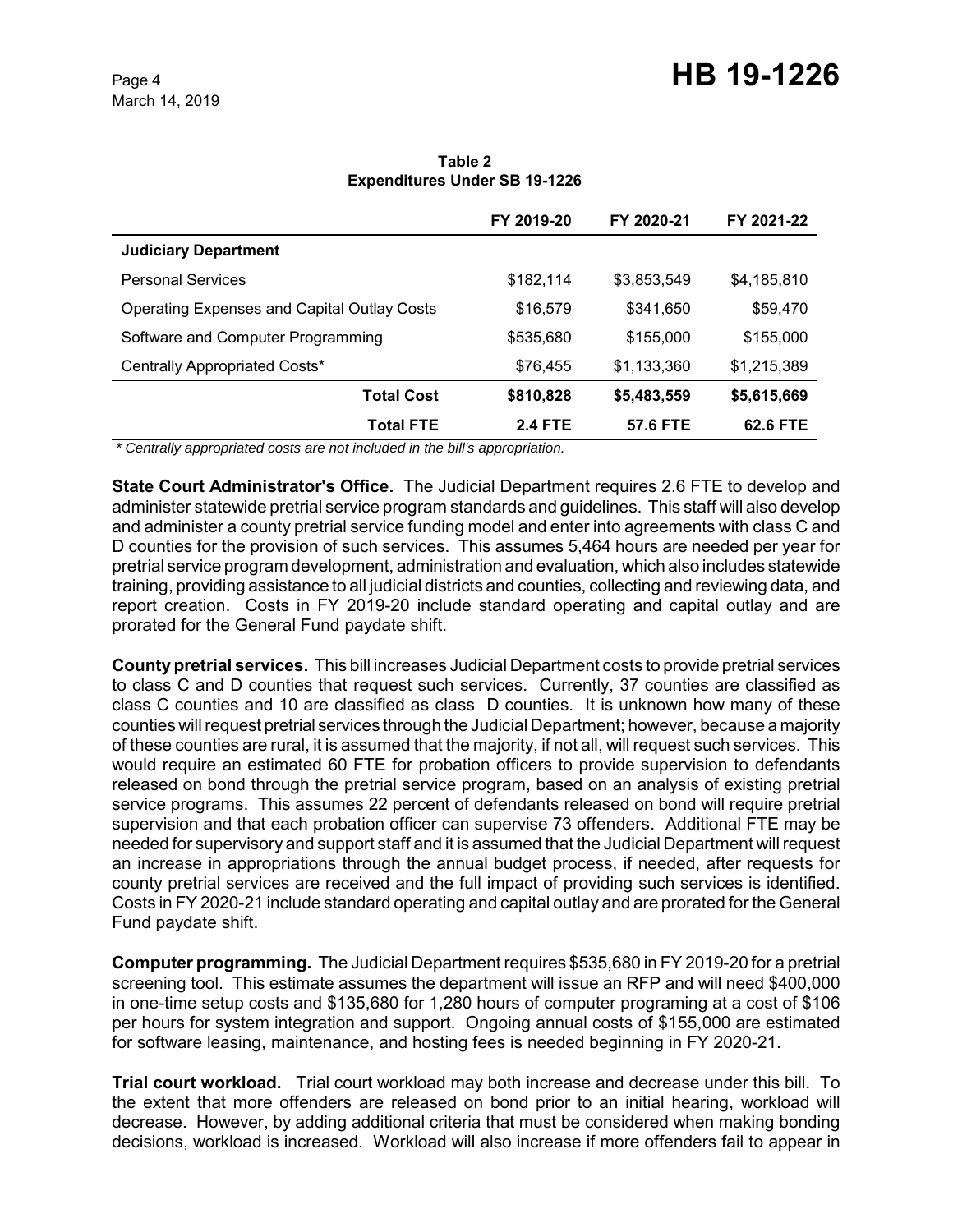court on non-monetary bonds to produce a bench warrant and conduct a rehearing. Overall, these impacts are assumed to be minimal and any adjustments in appropriations will be addressed through the annual budget process.

**TABOR refunds.** The bill is expected to decrease state General Fund obligations for TABOR refunds by a minimal amount in the current FY 2018-19 and FY 2019-20. Under current law and the December 2018 Legislative Council Staff forecast, the bill will correspondingly reduce the amount refunded to taxpayers via sales tax refunds on income tax returns for tax year 2019 and 2020. The state is not expected to collect a TABOR surplus in FY 2020-21.

**Centrally appropriated costs.** Pursuant to a Joint Budget Committee policy, certain costs associated with this bill are addressed through the annual budget process and centrally appropriated in the Long Bill or supplemental appropriations bills, rather than in this bill. These costs, which include employee insurance and supplemental employee retirement payments, are estimated to be \$76,455 in FY 2019-20, \$1.1 million in FY 2020-21 and \$1.2 million in FY 2021-22 and thereafter.

#### **Local Government**

Overall, this bill is expected to impact local government revenue, costs, and workload, as described below. The exact impact will vary by county depending on the caseload, existing pretrial services, staffing levels and future decisions how pretrial services are to be provided. Impacts in large counties are assumed to be minimal, whereas impacts in small and medium counties are likely to increases costs by an indeterminate amount.

**District attorneys.** This bill both increases and decreases district attorney workload. Workload will increase to assist in the creation of county pretrial services in counties that do not already have such services. Workload will also increase to ensure the filing of cases within three days after an initial hearing and to attend additional bond reconsideration hearings. Workload to prepare for and attend bond hearings is decreased because more offenders will be released through pretrial service programs before such a hearing occurs.

**Facility costs.** Counties that do not currently have pretrial services will have increased costs to provide office and meeting space. It is assumed that counties will be required to provide this space regardless of whether they chose to operate their own pretrial services program or enter into an agreement with Judicial for the provision of these services. These impacts have not been estimated.

**Pretrial services.** Costs and workload are minimally impacted in counties that currently have pretrial services to update policies and procedures to ensure they are compliant with the requirements of this bill and the standards and guidelines that will be created by the Judicial Department. To the extent that a county currently provides pretrial services and elects to enter into an agreement for the Judicial Department or a contract with a private non-profit or for profit organization, county costs may be reduced. These impacts have not been estimated.

**Denver County Court.** Revenue costs and workload for Denver County Court will also be impacted by a minimal amount. Costs and workload also increase to ensure compliance with the requirements of this bill and the standards and guidelines that will be created by the Judicial Department.